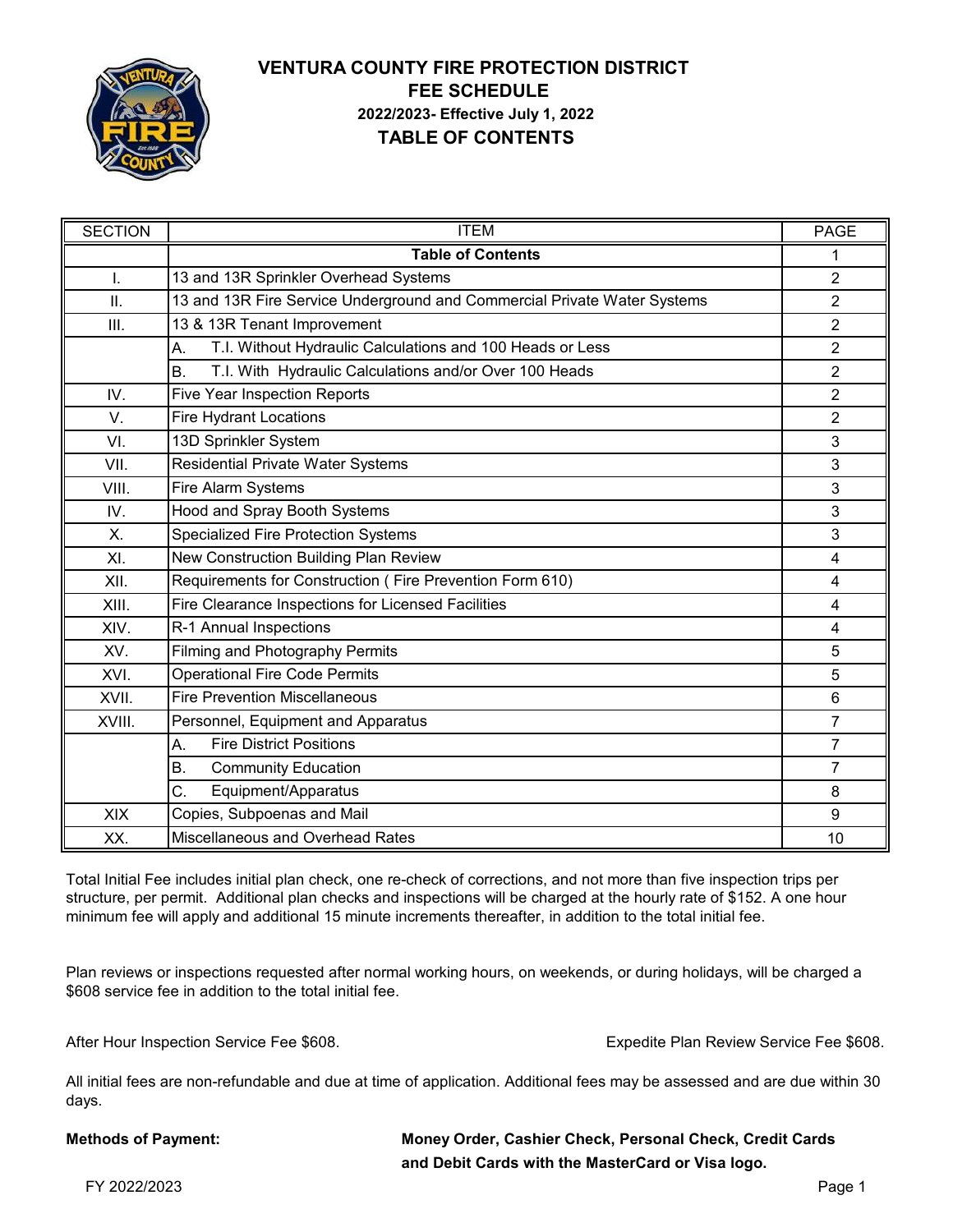#### **Section I. 13 & 13R SPRINKLER OVERHEAD SYSTEMS (NEW BUILDINGS)**

| <b>Total Building Floor Area</b>                | <b>Total Initial Fee</b> |
|-------------------------------------------------|--------------------------|
| Structures up to 52,000 Total Floor Area        | \$684                    |
| Structures Greater than 52,000 Total Floor Area | \$1.026                  |

#### **Section II. 13 & 13R FIRE SERVICE UNDERGROUND FOR BUILDINGS AND COMMERCIAL PRIVATE WATER SYSTEMS**

| <b>Number of Fire Sprinklered Buildings</b>                 | <b>Total Initial Fee</b> |
|-------------------------------------------------------------|--------------------------|
| Underground Serving Zero to Five Sprinklered Buildings*     | \$836                    |
| Underground Serving Greater than Five Sprinklered Buildings | \$1.254                  |

\* Fire service underground systems serving one or more fire hydrants without buildings.

#### **Section III. 13 & 13R TENANT IMPROVEMENT (EXISTING BUILDING)**

 If work involves changes to the riser location, a new riser, additions of main, increases in hydraulic demand or new remote areas use the T.I. with plans table.

#### **A. T.I. 100 HEADS OR LESS AND WITHOUT PLANS**

| <b>Number of Fire Sprinklers</b> | <b>Total Initial Fee</b> |
|----------------------------------|--------------------------|
| Up to 50 Fire Sprinklers         | \$342                    |
| 51 to 100 Fire Sprinklers        | \$494                    |

#### **B. T.I. WITH PLANS**

| <b>Number of Fire Sprinklers</b> | <b>Total Initial Fee</b> |
|----------------------------------|--------------------------|
| Up to 500 Fire Sprinklers        | \$760                    |
| Greater than 500 Fire Sprinklers | \$1.064                  |

#### **Section IV. FIRE PROTECTION SYSTEMS MAINTENACE REPORTS**

Fee is based per report submitted for review at one time. Reports may include multiple systems as long as the systems are located on the same parcel or within the same property owners association. Only approved CSFM forms shall be used to submit reports.

| <b>Total Systems Reviewed</b> | <b>Report Review Fee</b> |
|-------------------------------|--------------------------|
| Per Report                    |                          |

#### **Section V. FIRE HYDRANT LOCATION PLAN REVIEW FOR PUBLIC HYDRANTS ONLY See Private Water Systems (Commercial/Residential) for Private Fire Hydrants**

| <b>Public Hydrants</b>                | <b>Total Initial Fee</b> |
|---------------------------------------|--------------------------|
| <b>Public Hydrant Location Review</b> | \$266                    |

For modifications to the approved plan an additional fee will be charged at the hourly rate of \$152. A one hour minimum fee will apply with additional 15 minute increments thereafter.

After Hour Inspection Service Fee \$608.

Expedite Plan Review Service Fee \$608.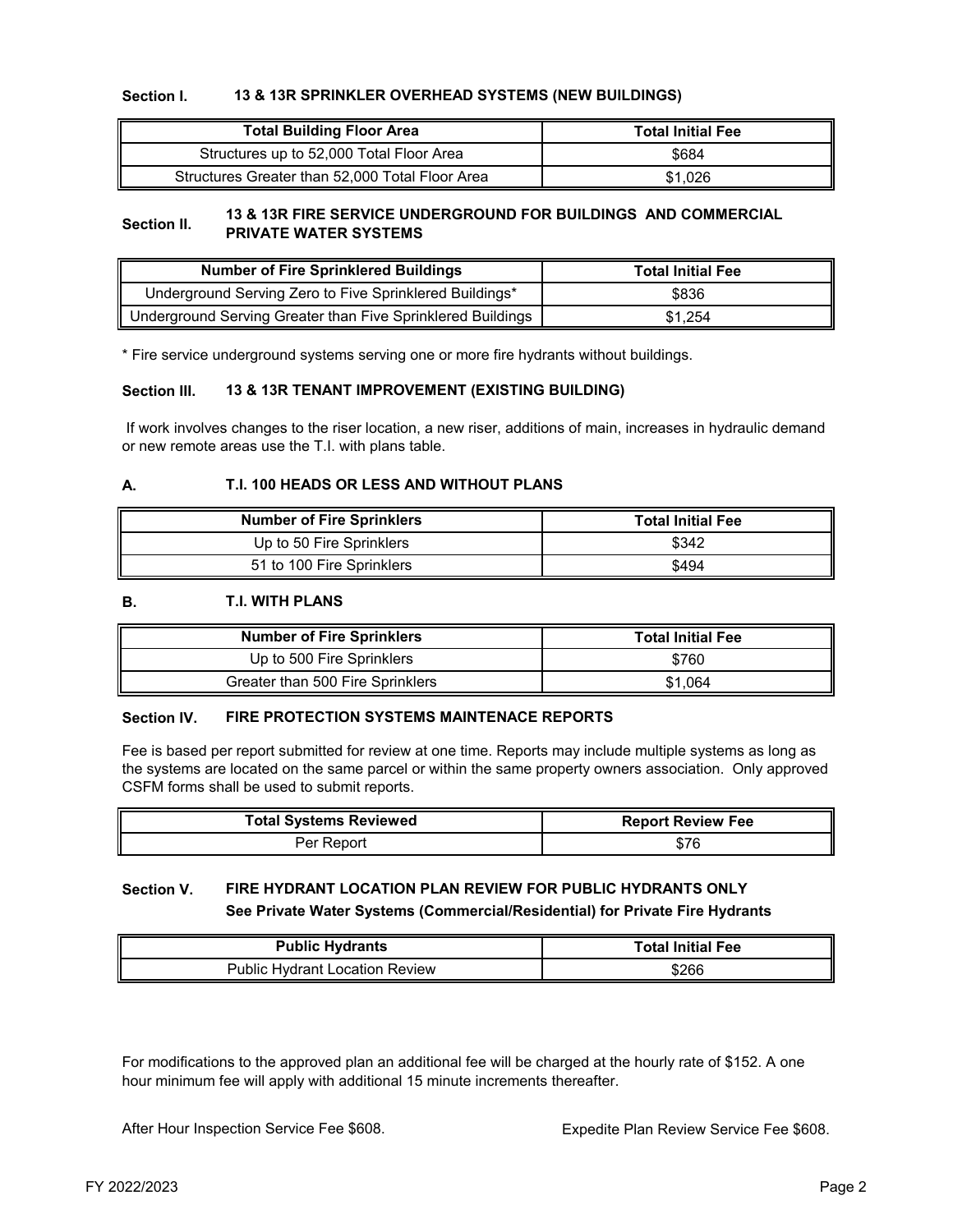# **A. NEW STRUCTURES- PER DWELLING UNIT**

| <b>Dwelling Type</b>           | <b>Total Initial Fee</b> |
|--------------------------------|--------------------------|
| Custom Home                    | \$570                    |
| Tract Model Home/Townhome      | \$570                    |
| Tract Non-Model Home/Townhome* | \$304                    |

**B.**

### **ALTERATIONS TO EXISTING STRUCTURES- PER DWELLING UNIT**

| <b>Dwelling Type</b>                        | <b>Total Initial Fee</b> |
|---------------------------------------------|--------------------------|
| 13D System Alteration 10 heads or less*     | \$304                    |
| 13D System Alteration Greater than 10 heads | \$456                    |

**\*No plan review is required.**

#### **Section VII. RESIDENTIAL PRIVATE WATER SYSTEM-1 & 2 SINGLE FAMILY DWELLINGS**

| <b>System Type</b>                      | <b>Total Initial Fee</b> |
|-----------------------------------------|--------------------------|
| <b>Residential Private Water System</b> | \$456                    |

**Section VIII. FIRE ALARM SYSTEMS**

For **Fire Alarm System Panel Replacements**, 50% of the existing initiating devices AND 100% of the new initiating devices shall be counted to calculate the correct fee, using the table below.

| <b>Number of Initiating Devices</b> | <b>Total Initial Fee</b> |
|-------------------------------------|--------------------------|
|                                     | \$342                    |
| $2 - 10$                            | \$456                    |
| 11-50                               | \$760                    |
| 51-200                              | \$988                    |
| Greater than 200                    | \$1,292                  |

**Section IV.**

#### **HOOD AND SPRAY BOOTH SYSTEMS**

| <b>Number of Nozzles/Heads</b> | <b>Total Initial Fee</b> |
|--------------------------------|--------------------------|
| $1 - 15$                       | \$456                    |
| $16 - 30$                      | \$494                    |
| 31-50                          | \$608                    |
| Greater than 50                | \$950                    |

**Section X.**

#### **SPECIALIZED FIRE PROTECTION SYSTEM**

| <b>System Type</b>                                                  | <b>Total Initial Fee</b> |
|---------------------------------------------------------------------|--------------------------|
| Pre-action System (in existing sprinklered bldg.)                   | \$456                    |
| In-rack Sprinkler System for High Piled Stock (new and alterations) | \$760                    |
| Limited Area Fire Sprinkler System                                  | \$760                    |
| Clean Agent System                                                  | \$684                    |
| Others- Specialized System                                          | \$760                    |

For modifications to the approved plan an additional fee will be charged at the hourly rate of \$152. A one hour minimum fee will apply with additional 15 minute increments thereafter.

After Hour Inspection Service Fee \$608.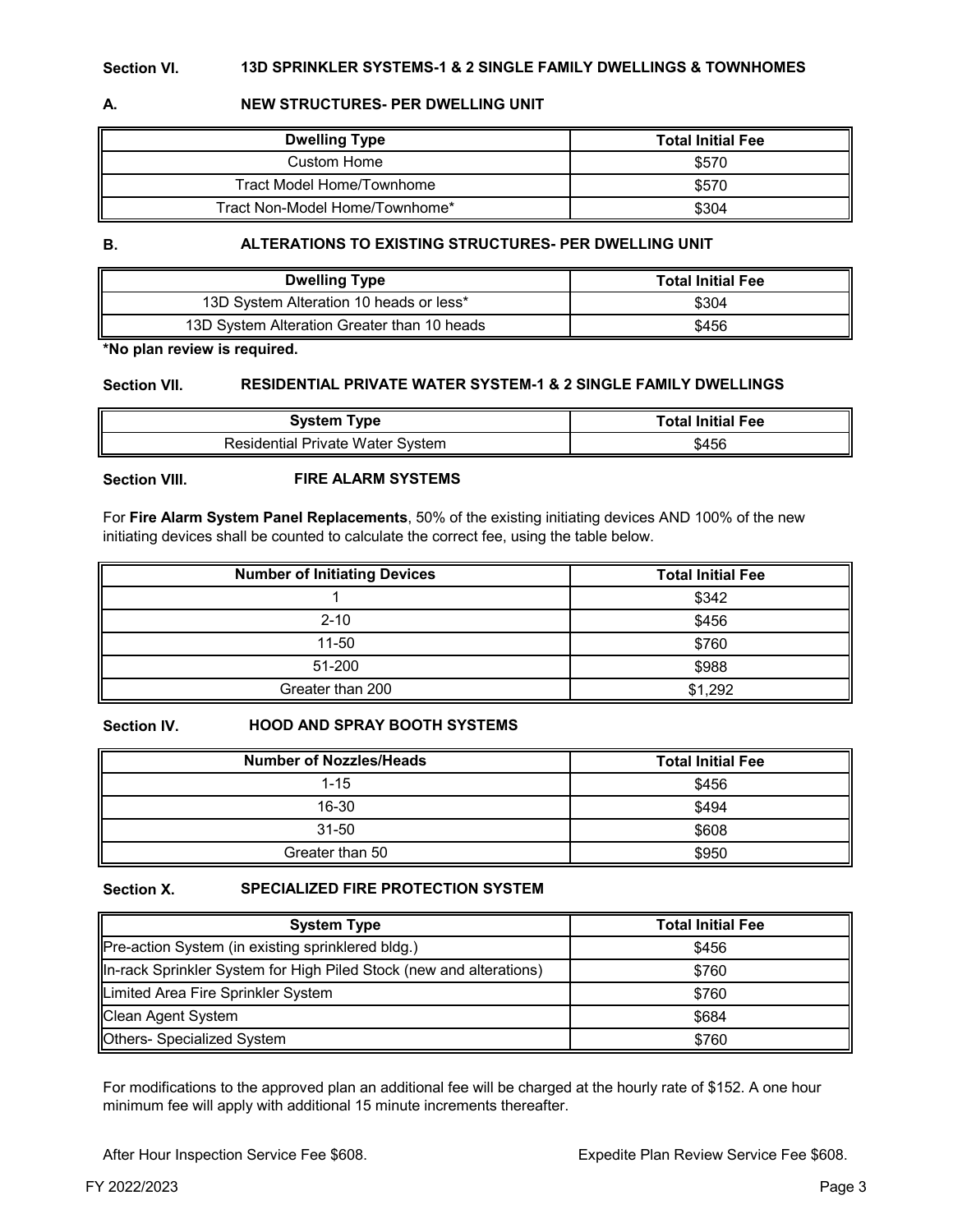#### **Section XI. NEW CONSTRUCTION BUILDING PLAN REVIEWS**

The initial fee is based on the total area of all State Fire Marshal regulated occupancies and H occupancies to be reviewed. Total shall be combined area of all buildings of the same occupancy classification within a single development. Floor Areas shall be rounded up to the next highest increment of 5,000 square feet.

| <b>Project Type</b>                     | Total Initial Fee per 5,000 Square Feet |  |
|-----------------------------------------|-----------------------------------------|--|
| A-Occupancy/E-Occupancy/H-Occupancy     | \$760                                   |  |
| R-Occupancy/I-Occupancy/Other-Occupancy | \$608                                   |  |

#### **Section XII. REQUIREMENTS FOR CONSTRUCTION (FIRE PREVENTION FORM 610)**

One Requirements for Construction (Fire Prevention Form 610) form shall be submitted per building, unless otherwise noted below.

| <b>Requirements for Construction (Fire Prevention Form 610)</b>                                                                                                         | <b>Total Fee</b>         |  |
|-------------------------------------------------------------------------------------------------------------------------------------------------------------------------|--------------------------|--|
| New Single Family Dwelling (R-3), Group U Greater than 3,000 SQ FT.                                                                                                     | \$380                    |  |
| <b>New Multi-family, Commercial or Industrial.</b>                                                                                                                      | \$494                    |  |
| Additions to Existing Single Family Dwelling (R-3), Group U Greater than 3,000 SQ FT<br>Itotal SQ FT of proposed and existing), Multi-family, Commercial or Industrial. | \$152                    |  |
|                                                                                                                                                                         |                          |  |
| Requirements for Construction (Fire Prevention Form 610) Tract Projects                                                                                                 | Total Fee                |  |
| Single Family Dwelling (R-3), Multi-family tract development, per building in the same<br>construction phase and the same developer.                                    | \$266                    |  |
|                                                                                                                                                                         |                          |  |
| U Occupancy Projects                                                                                                                                                    | <b>Total Initial Fee</b> |  |
| New building or additions to Group U Occupancy less than or equal to 3,000 SQ FT<br>(total SQ FT of proposed and existing).                                             | \$152                    |  |

| <b>Other Projects with Fire Protection Systems</b> | <b>Total Initial Fee</b> |
|----------------------------------------------------|--------------------------|
| Fire Protection Systems Emergency Repair           | \$304                    |
| Fire Protection System Inspection                  | \$266                    |

For modifications to the approved plan an additional fee will be charged at the hourly rate of \$152. A one hour minimum fee will apply with additional 15 minute increments thereafter.

#### **Section XIII. FIRE CLEARANCE INSPECTIONS FOR LICENSED FACILITIES**

| <b>Inspection Type</b>                                        | <b>Total Initial Fee</b> |
|---------------------------------------------------------------|--------------------------|
| Licensed Care Pre-Inspection for I's, R's and Daycares        | \$266                    |
| Licensed Care Initial Fire Clearance                          | \$456                    |
| Licensed Residential Care Annual Inspection for R-2.1 and R-4 | \$342                    |

## **Section XIV. R-1 ANNUAL INSPECTIONS**

| <b>Inspection Type</b>                                                                                                                                                                                                                                    | <b>Total Initial Fee</b> |
|-----------------------------------------------------------------------------------------------------------------------------------------------------------------------------------------------------------------------------------------------------------|--------------------------|
| $\mathbb R$ -1 Annual Occupancy Inspections: 1 - 50 Units - Fee is applicable to all hotels,<br>motels, and boarding houses per facility under the same ownership at a single<br>property. Does not apply to 1&2 single family residences (R-3).          | \$228                    |
| $\mathbb R$ -1 Annual Occupancy Inspections: Greater than 50 Units - Fee is applicable to<br>all hotels, motels, and boarding houses per facility under the same ownership at a<br>single property. Does not apply to 1&2 single family residences (R-3). | \$380                    |

After Hour Inspection Service Fee \$608.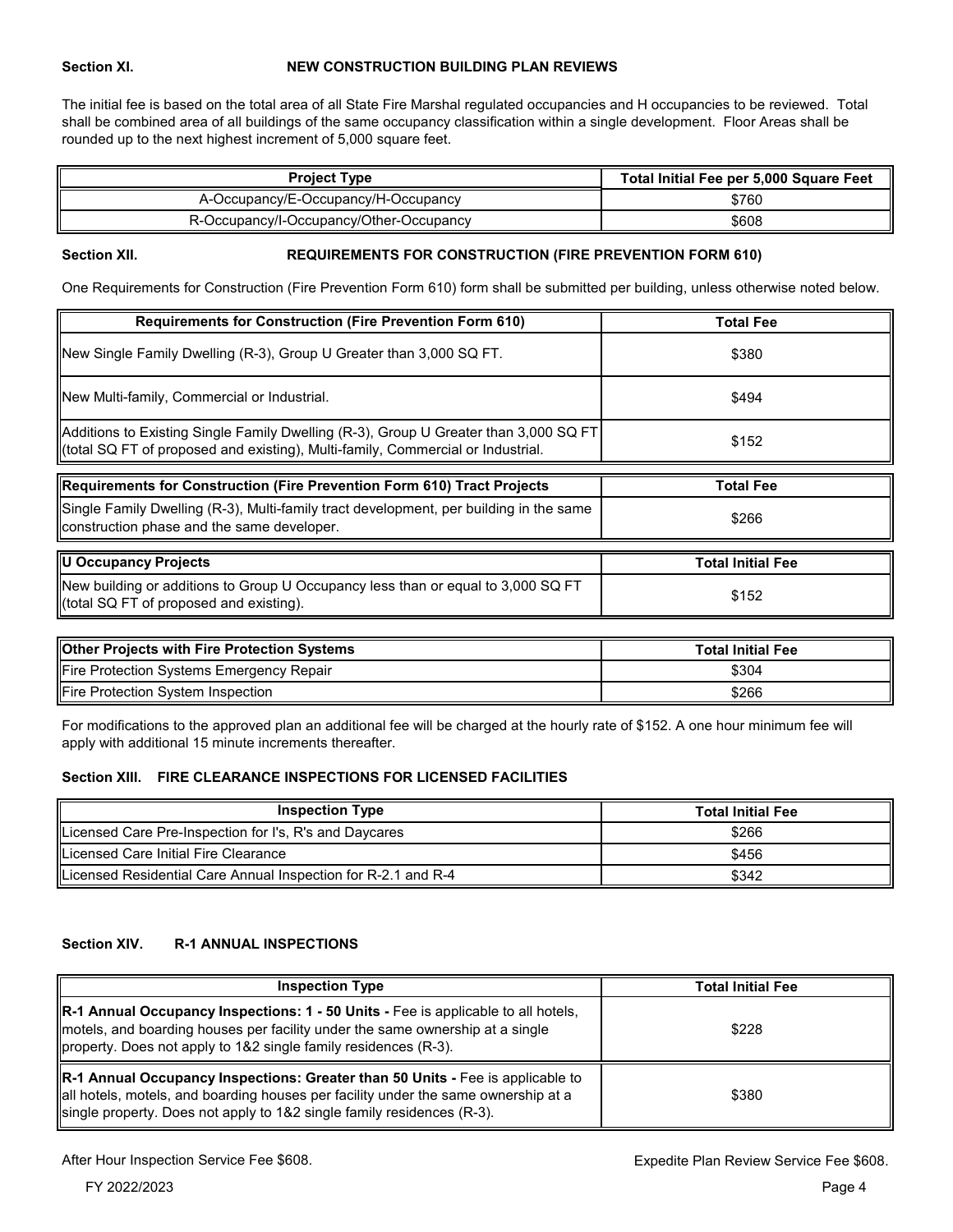#### **FILMING AND PHOTOGRAPHY REVIEW**

**Review Type**

**Total Initial Fee**

| Film Reviews - Includes Feature Films, TV Commercials, TV Series, TV Movies, TV Pilot, PSA, Documentaries, and Music Videos* | \$228 |
|------------------------------------------------------------------------------------------------------------------------------|-------|
| Student Film Review                                                                                                          | \$228 |
| Still Photography Review*                                                                                                    | \$152 |

\* Filming permits may be subject to additional conditions, standby fees, fire code permit fees and inspection fees.

**Section XVI.**

#### **OPERATIONAL FIRE CODE PERMITS**

| <b>New Operational Fire Code Permits</b>                                                                                                                                                                                                                                                                                                                                                                                                                                                                                                                                                                                                                                                                                                    | <b>Total Initial Fee</b> |
|---------------------------------------------------------------------------------------------------------------------------------------------------------------------------------------------------------------------------------------------------------------------------------------------------------------------------------------------------------------------------------------------------------------------------------------------------------------------------------------------------------------------------------------------------------------------------------------------------------------------------------------------------------------------------------------------------------------------------------------------|--------------------------|
| Aerosol Products                                                                                                                                                                                                                                                                                                                                                                                                                                                                                                                                                                                                                                                                                                                            | \$456                    |
| Combustible Dust Producing Operation                                                                                                                                                                                                                                                                                                                                                                                                                                                                                                                                                                                                                                                                                                        | \$608                    |
| Composting/Mulch Organic Material                                                                                                                                                                                                                                                                                                                                                                                                                                                                                                                                                                                                                                                                                                           | \$760                    |
| Compressed Gases*                                                                                                                                                                                                                                                                                                                                                                                                                                                                                                                                                                                                                                                                                                                           | \$760                    |
| Compressed Gases, Beverage Dispensing Greater than 100 lbs. of CO2                                                                                                                                                                                                                                                                                                                                                                                                                                                                                                                                                                                                                                                                          | \$456                    |
| Cryogenic Fluids *                                                                                                                                                                                                                                                                                                                                                                                                                                                                                                                                                                                                                                                                                                                          | \$684                    |
| Explosive or Blasting Agents (Handle/Use) (Permit Required Annually)                                                                                                                                                                                                                                                                                                                                                                                                                                                                                                                                                                                                                                                                        | \$456                    |
| Explosive or Blasting Agents (Storage/Handle/Use)(Permit Required Annually)                                                                                                                                                                                                                                                                                                                                                                                                                                                                                                                                                                                                                                                                 | \$760                    |
| Fireworks Pyrotechnic Special Effects (Theatrical/Movies)**                                                                                                                                                                                                                                                                                                                                                                                                                                                                                                                                                                                                                                                                                 | \$266                    |
| Fireworks Aerial & ground display**                                                                                                                                                                                                                                                                                                                                                                                                                                                                                                                                                                                                                                                                                                         | \$532                    |
| Flammable or Combustible Liquids*                                                                                                                                                                                                                                                                                                                                                                                                                                                                                                                                                                                                                                                                                                           | \$608                    |
| Hazardous Materials*                                                                                                                                                                                                                                                                                                                                                                                                                                                                                                                                                                                                                                                                                                                        | \$684                    |
| <b>Hazardous Production Materials Facilities</b>                                                                                                                                                                                                                                                                                                                                                                                                                                                                                                                                                                                                                                                                                            | \$760                    |
| High Piled Combustible Storage                                                                                                                                                                                                                                                                                                                                                                                                                                                                                                                                                                                                                                                                                                              | \$608                    |
| Hot Work Operations, Cutting, Welding & Grinding                                                                                                                                                                                                                                                                                                                                                                                                                                                                                                                                                                                                                                                                                            | \$342                    |
| Live Audiences**                                                                                                                                                                                                                                                                                                                                                                                                                                                                                                                                                                                                                                                                                                                            | \$342                    |
| LPG- Fixed Tanks and Tank Exchange Site                                                                                                                                                                                                                                                                                                                                                                                                                                                                                                                                                                                                                                                                                                     | \$342                    |
| <b>Oil Well Drill Operation</b>                                                                                                                                                                                                                                                                                                                                                                                                                                                                                                                                                                                                                                                                                                             | \$342                    |
| Open Flame and Candles - Single Use                                                                                                                                                                                                                                                                                                                                                                                                                                                                                                                                                                                                                                                                                                         | \$114                    |
| Open Flame and Candles - Ongoing Facility Use                                                                                                                                                                                                                                                                                                                                                                                                                                                                                                                                                                                                                                                                                               | \$266                    |
| Places of Assembly - Indoor and Outdoor                                                                                                                                                                                                                                                                                                                                                                                                                                                                                                                                                                                                                                                                                                     | \$304                    |
| <b>Plant Extraction Facilities</b>                                                                                                                                                                                                                                                                                                                                                                                                                                                                                                                                                                                                                                                                                                          | \$760                    |
| Spraying or Dipping                                                                                                                                                                                                                                                                                                                                                                                                                                                                                                                                                                                                                                                                                                                         | \$494                    |
| Tank Vehicles - Re-Fueler                                                                                                                                                                                                                                                                                                                                                                                                                                                                                                                                                                                                                                                                                                                   | \$152                    |
| Temporary Membrane Structures 401 to 1600 Square Feet                                                                                                                                                                                                                                                                                                                                                                                                                                                                                                                                                                                                                                                                                       | \$190                    |
| Temporary Membrane Structures Greater Than 1600 Square Feet                                                                                                                                                                                                                                                                                                                                                                                                                                                                                                                                                                                                                                                                                 | \$342                    |
| Other Operational Permits as Specifically Defined in Current Edition of the Fire Code, Including but not Limited to; Amusement<br>Building, Aviation Facilities, Carnivals & Fairs, Cellulose Nitrate Film, Combustible Fibers, Covered & Open Mall Buildings, Dry Cleaning<br>Plants, Exhibit and Trade Shows, Floor Finishing, Fruit & Crop Ripening, Fumigation & Thermal Insecticides Fogging, Industrial Ovens,<br>Liquid or Gas Fueled Vehicles or Equipment in Assembly Buildings, Magnesium Working, Motor Fuel Dispensing Facilities, Organic<br>Coatings, Pyroxlin Plastics, Refrigeration Equipment, Repair Garages, Rooftop Heliports, Storage of Scrap Tires, Tire Rebuilding Plants,<br>Waste Handling, Wood Product Storage. | \$456                    |

\*Fee Includes Construction Permit.

\*\* Permits will require an additional standby fee and will be charged at the "Fire Prevention Safety Officer" hourly rate, with a six hour minimum.

**Renewal**: The renewal cost of an Operational Fire Code Permit shall be 50% the cost of the current initial fee.

For modifications to the approved plan an additional fee will be charged at the hourly rate of \$152. A one hour minimum fee will apply with additional 15 minute increments thereafter.

After Hour Inspection Service Fee \$608.

Expedite Plan Review Service Fee \$608.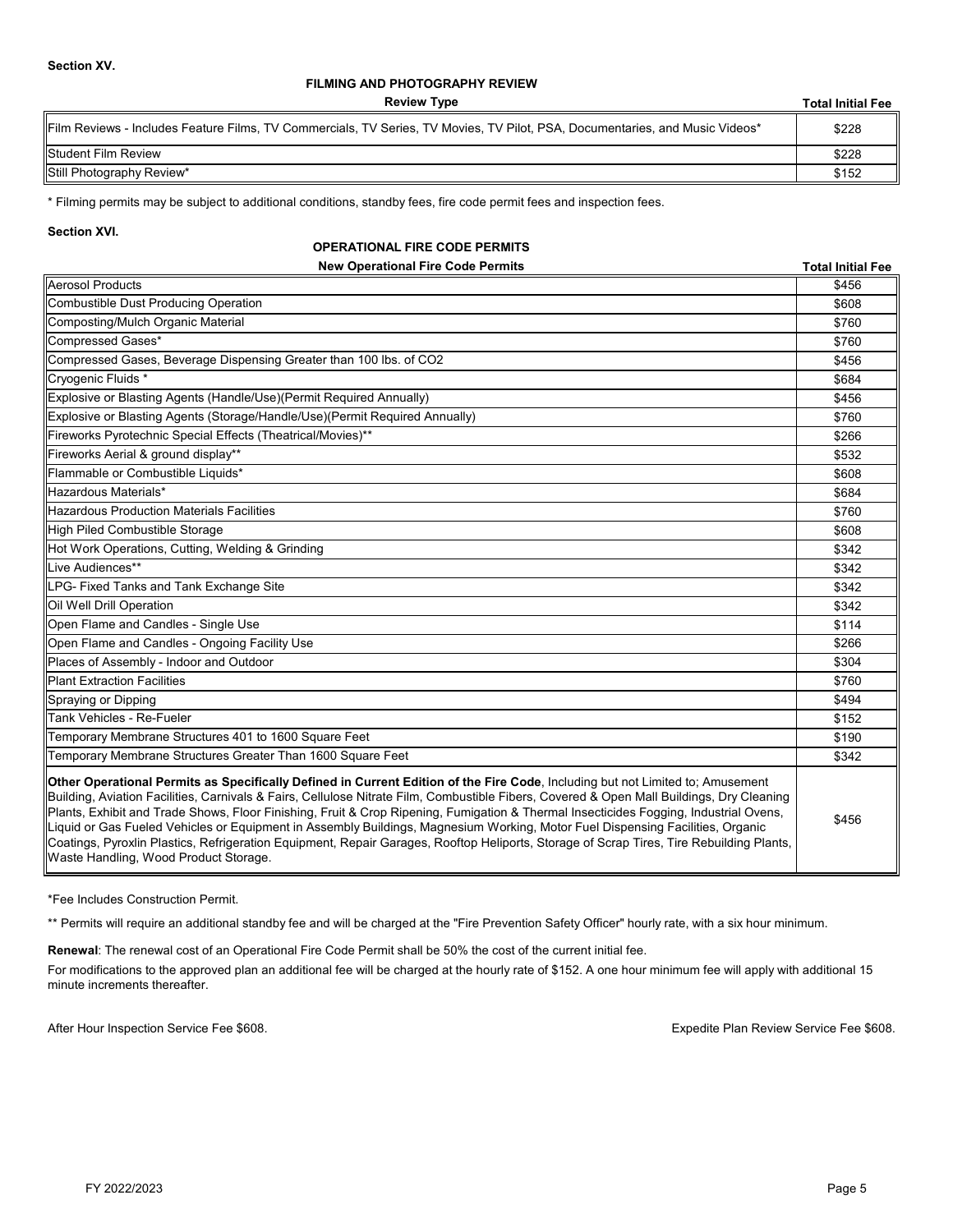### **Section XVII. FIRE PREVENTION MISCELLANEOUS**

| <b>Submittal Type</b>                                                                                                                                                                                                                                         | <b>Total Initial Fee</b> |
|---------------------------------------------------------------------------------------------------------------------------------------------------------------------------------------------------------------------------------------------------------------|--------------------------|
| Commercial Photovoltaic Systems and Electrical Storage Systems                                                                                                                                                                                                | \$342                    |
| Release of Notice of Non-Compliance - Plus any outstanding fees related to release.                                                                                                                                                                           | \$532                    |
| Alternate Method or Code Interpretation Request - per request                                                                                                                                                                                                 | \$418                    |
| <b>Occupant Load Review</b>                                                                                                                                                                                                                                   | \$190                    |
| Public Requested Inspections- Not otherwise listed.                                                                                                                                                                                                           | \$190                    |
| <b>Crading Plan/Preliminary Access Road &amp; Access Gate Review</b>                                                                                                                                                                                          | \$380                    |
| Fuel Modification Zone and Landscape Plan Review - R-3 Single Family Dwelling (Per Lot)                                                                                                                                                                       | \$380                    |
| Fuel Modification Zone and Landscape Plan Review - Multi-Family, Tract Development,<br>Commercial and Industrial.                                                                                                                                             | \$608                    |
| Special Event Review (1st hour No Charge) -<br>The fully allocated hourly rate will be charged for all time greater than 1 hour.                                                                                                                              | \$152                    |
| <b>Code Enforcement</b> - The fully allocated hourly rate will be charged for all personnel used to bring<br>an occupancy into compliance for all time after the second inspection. Additional fees and/or fines<br>may be imposed when a citation is issued. | \$152                    |
| Discretionary Planning Review - EIR, general plan amendment, specific plan review, planning<br>condition review, variances and zone change review. A one hour minimum fee will apply with<br>ladditional 15 minute increments thereafter.                     | \$152                    |
| Pre-Plan/Pre-App/Consultation - A one hour minimum fee will apply with additional 15 minute<br>increments thereafter.                                                                                                                                         | \$152                    |
| <b>Other Review Not Listed -</b> A one hour minimum fee will apply with additional 15 minute<br>lincrements thereafter.                                                                                                                                       | \$152                    |

For modifications to the approved plan an additional fee will be charged at the hourly rate of \$152. A one hour minimum fee will apply with additional 15 minute increments thereafter.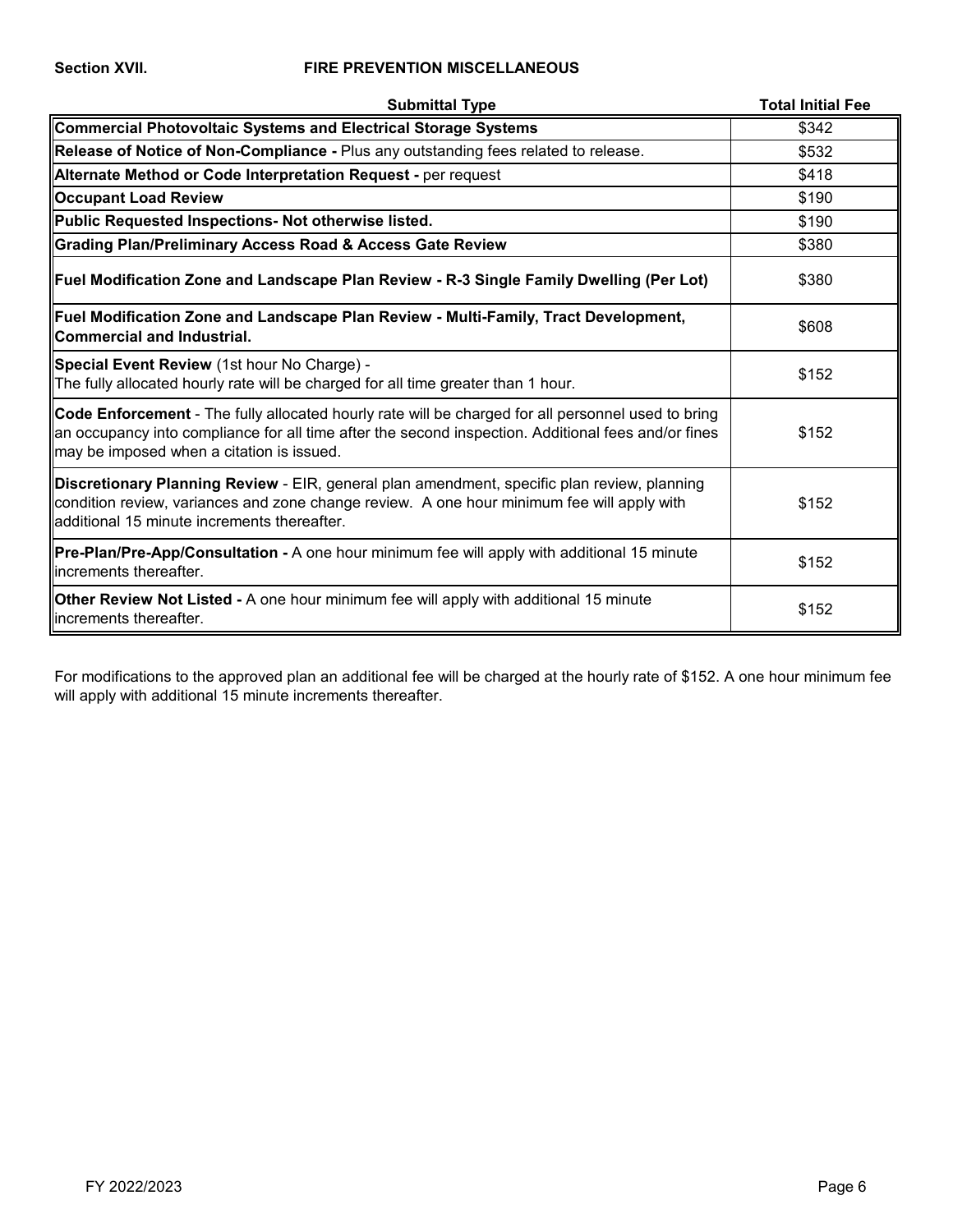**A.**

**Fire District Positions**

| <b>Position</b>                                 | <b>Hourly Fee</b> |
|-------------------------------------------------|-------------------|
| Arson Investigator                              | \$109             |
| <b>Battalion Chief</b>                          | \$171             |
| Captain                                         | \$136             |
| Engineer                                        | \$118             |
| <b>Fire Control Worker</b>                      | \$57              |
| <b>Fire Crew Supervisor</b>                     | \$241             |
| <b>Fire Equipment Operator</b>                  | \$214             |
| <b>Fire Prevention Staff</b>                    | \$152             |
| Firefighter                                     | \$92              |
| Firefighter Paramedic Premium                   | \$8               |
| <b>Fire Prevention Safety Officer</b>           | \$98              |
| GIS Tech./Mapping Specialist                    | \$91              |
| <b>ICS Command &amp; General Staff Position</b> | \$174             |
| <b>ICS Support Position</b>                     | \$105             |
| ICS Unit/Group/Division Supervisor              | \$134             |
| Information Technology Specialist               | \$203             |
| Senior Fire Control Worker                      | \$82              |
| Telecommunications Specialist                   | \$137             |
| Vehicle/Apparatus Repair Staff                  | \$121             |

### **B.**

## **Community Education Services**

(Community Organizations, Schools, Fire Agencies)

A discounted rate for all required staff will apply if attendees must pay admission or to participate. A one hour minimum charge will apply with 15 minute increments thereafter. Additional charges for actual cost of materials may apply.

| <b>Position</b>                           | Fee per hour |
|-------------------------------------------|--------------|
| Captain (discounted at 50%)               | \$68         |
| Engineer (discounted at 50%)              | \$59         |
| Firefighter (discounted at 50%)           | \$46         |
| Fire Prevention Staff (discounted at 50%) | \$76         |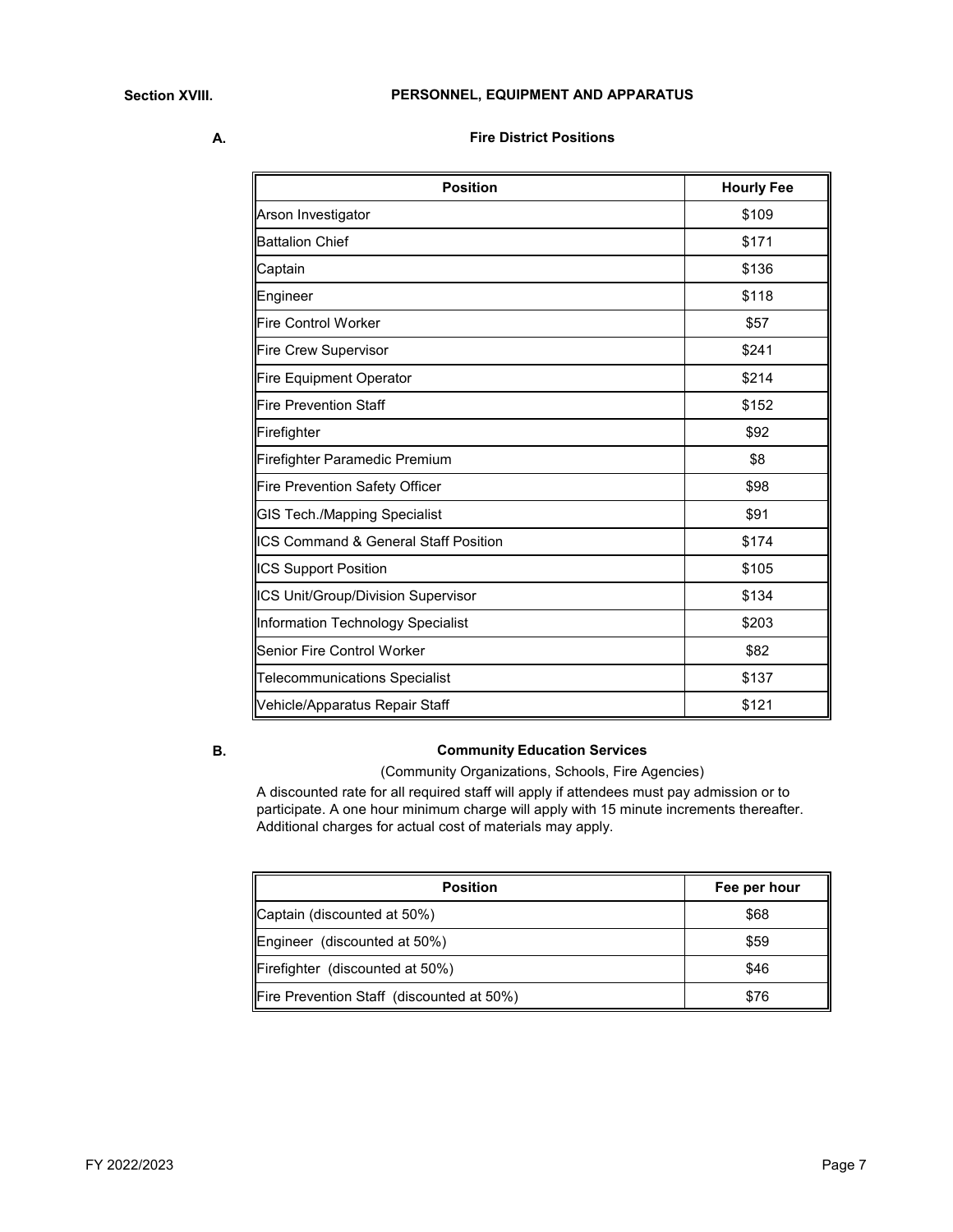#### **PERSONNEL, EQUIPMENT AND APPARATUS**

#### **C.**

#### **EQUIPMENT/APPARATUS**

| <b>Equipment/Apparatus Type</b>                                   | Fee                |
|-------------------------------------------------------------------|--------------------|
| Backhoe                                                           | \$271 Per Hour     |
| CMD 11 Command Post Vehicle*                                      | \$1500 Per Day     |
| CMD 12 Command Post Trailer                                       | \$1000 Per Day     |
| <b>Command Vehicle</b>                                            | \$171 Per Hour     |
| Demob Trailer (DRY)*                                              | \$400 Per Day      |
| Dozer                                                             | \$271 Per Hour     |
| Dozer Strike Team                                                 | \$678 Per Hour     |
| Engine                                                            | \$346 Per Hour     |
| Engine Strike Team                                                | \$2037 Per Hour    |
| Fuel Tender*                                                      | \$167 Per Hour     |
| GIS CMD 12 Generator 20kw                                         | \$400 Per Day      |
| GIS Truck*                                                        | \$500 Per Day      |
| Grader                                                            | \$271 Per Hour     |
| Helitorch- 6 hour minimum for first and last day.*                | \$61 Per Hour      |
| <b>HIRT</b>                                                       | \$482 Per Hour     |
| Ladder Truck (Tiller)                                             | \$438 Per Hour     |
| Light and Air                                                     | \$346 Per Hour     |
| Loader                                                            | \$271 Per Hour     |
| Portable Generator 2-3kw                                          | \$40 Per Day       |
| Portable Light w/LED                                              | \$40 Per Day       |
| Potable Water Trailer*                                            | \$150 Per Day      |
| Octagon Shelter 16 <sup>*</sup>                                   | \$150 Per Day      |
| LOGS 1 Truck (max 10 hr rate per day)                             | \$108 Per Hour     |
| LOGS 11 Trailer 26' w/4kw generator*                              | \$400 Per Day      |
| LOGS 12 Support Trailer 14' (DRY)*                                | \$500 Per Incident |
| LOGS 14 Hand Wash Trailer 8 basin w/3kw generator*                | \$400 Per Day      |
| LOGS 15 & 16 Light Tower w/6kw generator with 4-1,000 watt lights | \$100.00 Per Day   |
| LOGS 17 Generator Trailer 125 kw                                  | \$600 Per Day      |
| LOGS 18 Combo Shower and Toilet Trailer (2) stalls                | \$300 Per Day      |
| LOGS 19 Support Trailer (DRY)*                                    | \$500 Per Incident |
| LOGS 20 Event Trailer w/(150) Chairs, (25) Tables, PA, and Stage  | \$500 Per Day      |
| OPS 11 Trailer 38' w/4kw generator*                               | \$500 Per Day      |
| PLANS 11 Trailer 42' w/20kw generator*                            | \$1000 Per Day     |
| Squad                                                             | \$200 Per Hour     |
| Terra Torch*                                                      | \$25 Per Hour      |
| Toilet Trailer* (2) individual stalls                             | \$150 Per Day      |
| <b>Utility Truck</b>                                              | \$210 Per Hour     |
| <b>Water Tender</b>                                               | \$210 Per Hour     |

\* Rate per hour plus actual labor costs.

All service rates are presented on an hourly or daily basis unless otherwise indicated. Daily rates are assessed per calendar day (0000-2400). For use less than 8 hours per day, the rate shall be ½ of the daily rate.

#### **EQUIPMENT ONLY FEES:**

Per current Federal Emergency Management Agency (FEMA) Schedule of Equipment Rates.

### **HELICOPTER FEES:**

Per current Operational Agreement between Ventura County Fire Protection District and Ventura County Sheriff.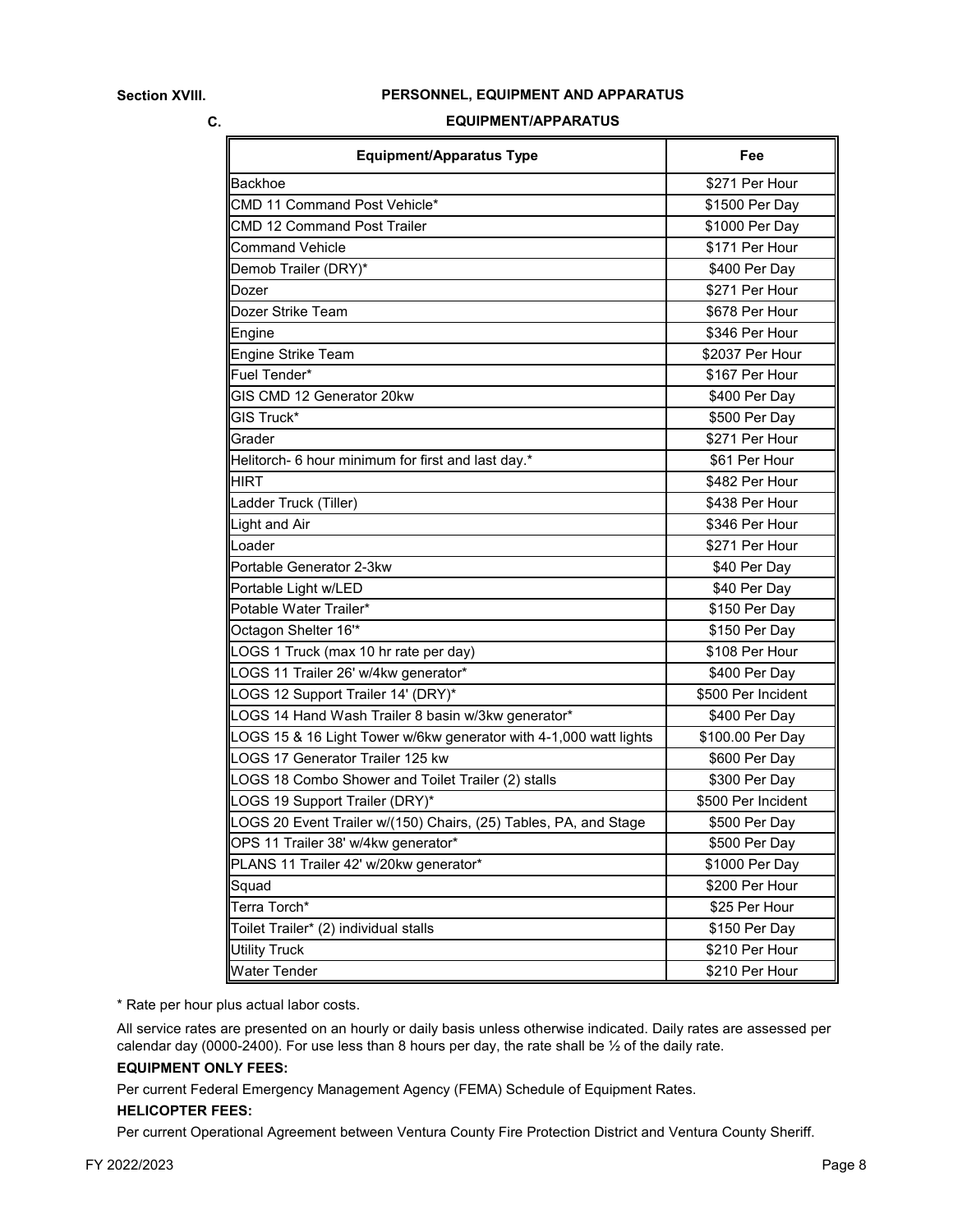## **COPIES, SUBPOENAS AND MAIL**

| Subpoenas (VCFPD Not Party to Action) - charged in increments of fifteen (15) minutes | \$24 per hour                  |
|---------------------------------------------------------------------------------------|--------------------------------|
| Subpoenas (VCFPD Party to Action)                                                     | No Charge                      |
| Photo Copy - Black & White: Large Format Plans, up to 24X36 inches                    | $$4.00$ /page                  |
| Photo Copy - Black & White: $\le$ 100 pages                                           | No Charge                      |
| Photo Copy - Black & White: >100 pages                                                | \$.03/page                     |
| Photo Copy - Color: <=50 pages                                                        | No Charge                      |
| Photo Copy - Color: >50 pages                                                         | \$.10/page                     |
| Compact Disc (CD/DVD)                                                                 | \$5/CD                         |
| Videos                                                                                | \$50 per hour                  |
| Non-standard duplication - out-sourced for duplication                                | <b>Actual Cost</b><br>Incurred |
| Mailing up to 20 pages of 8 1/2" x 11" first class US mail                            | No Charge                      |
| Mailing - other                                                                       | <b>Actual Cost</b><br>Incurred |